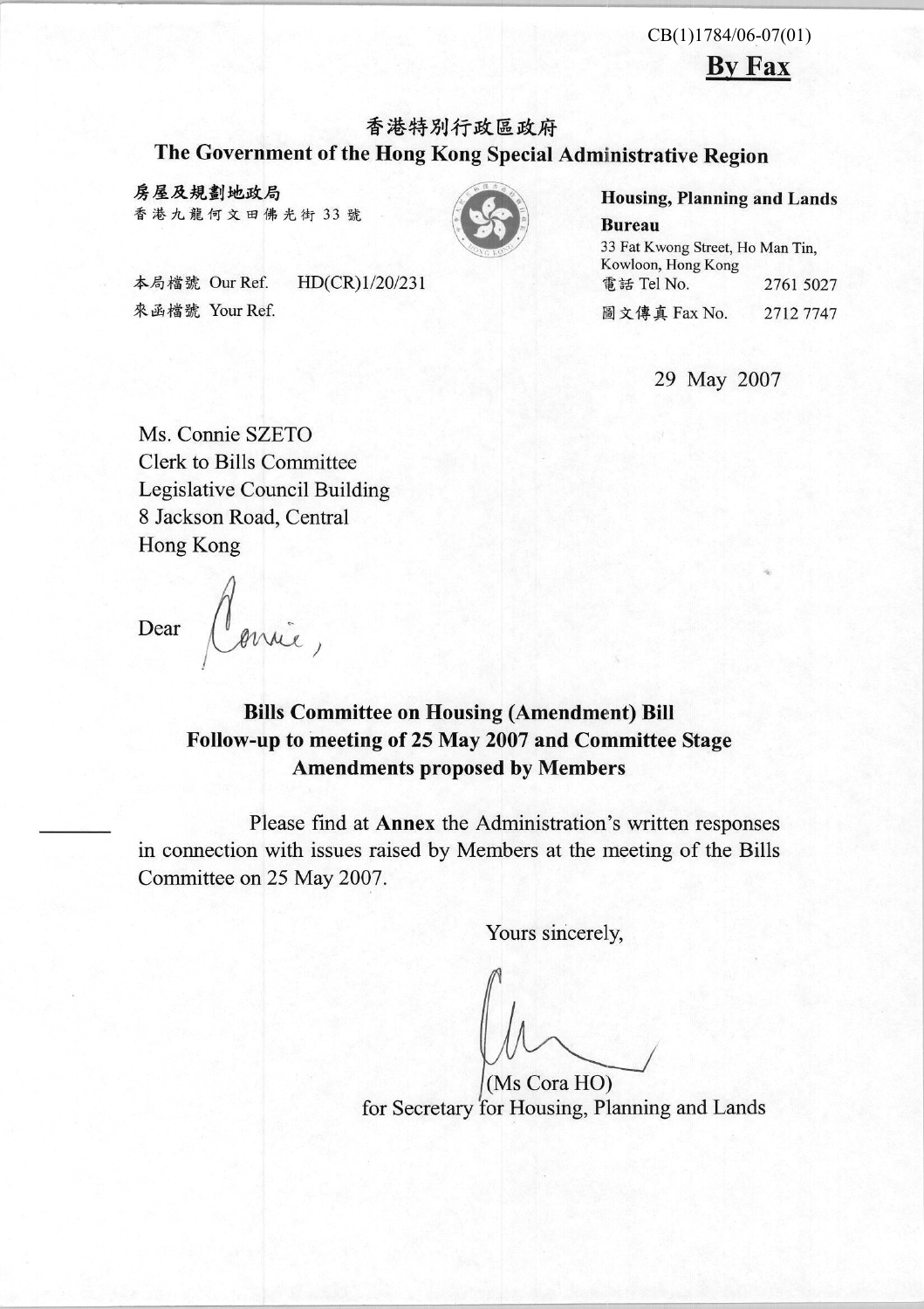c.c.

|                  | D of J (Attn: Mr. Lawrence PENG, SALD | Fax: 2869 1302 |
|------------------|---------------------------------------|----------------|
|                  | Miss Emma WONG                        | Fax: 2869 1302 |
|                  | Ms. Sandra P.Y. CHIU)                 | Fax: 2136 8277 |
| C for $C & S$    | (Attn: Mr Hing Wang FUNG              | Fax: 2824 1003 |
|                  | Miss Ka Lin CHAN                      | Fax: 2824 1003 |
|                  | Ms. Rebecca SIU)                      | Fax: 2508 1501 |
| $AA/SHPL$ (Attn: | Mr. Brian LO)                         | Fax: 2537 9276 |

**Internal**  $DD(S)$  $AD(LS)$  $AD(F)$ AD(PS) SAO(SP) Sr. Stat 1 AO(SP) SM/P SM/C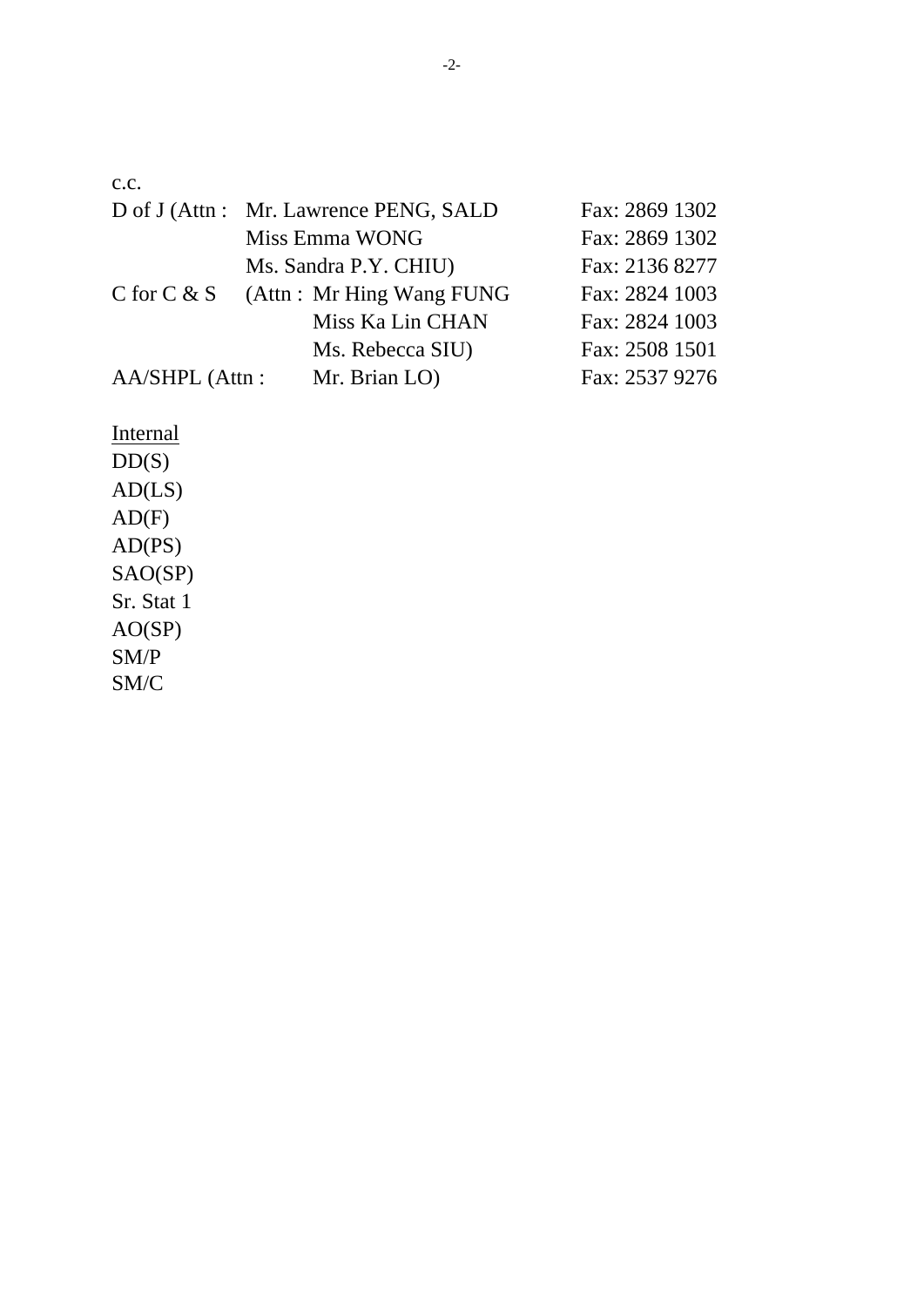# **The Administration's Responses to Members' Requests Raised at the Meeting of the Bills Committee on Housing (Amendment) Bill 2007 on 25 May 2007 and Committee Stage Amendments proposed by Members**

#### **RENT INCREASE CAP**

As explained in our reply of 22 May 2007 [CB(1)1700/06-07(02)], section 16A(4) of the Housing (Amendment) Bill 2007 (the Bill) already imposes a statutory obligation on the Housing Authority (HA) to adjust PRH rent strictly in accordance with the rate of increase or decrease in the income index which reflects changes in public rental housing (PRH) tenants' household income. This would provide a de facto cap on rent increase and statutory safeguard for PRH tenants. Furthermore, under the HA's Rent Assistance Scheme (RAS), there are different eligibility criteria to cater for PRH tenants who face temporary financial hardship. Appreciating the concerns that households with income falling below the mean income change might need special financial assistance, the HA has agreed to implement revisions to the RAS after the passage of the Bill to ease tenants' anxieties with the change-over to the new rent adjustment framework.

2. On the median rent-to-income ratio and "average rent to income ratio index", we repeatedly explained that any form of global rent to income ratio (mean or median) would be affected by a number of extraneous factors other than the income of PRH households and the rent they pay. These extraneous factors include household size distribution, number of Comprehensive Social Security Assistance (CSSA) recipients, living space standards, etc.

3. For the "average rent to income ratio index", since it would be compared with a proposed benchmark of 15% set at a particular time period, assessing the index by keeping the household size distribution constant at the first period of each rent review cycle would not be able to discount the household size distribution effect. Apart from household size distribution, other extraneous factors would also affect the "average rent to income ratio index". Besides, it would be difficult to interpret the exact meaning of a "weighted

1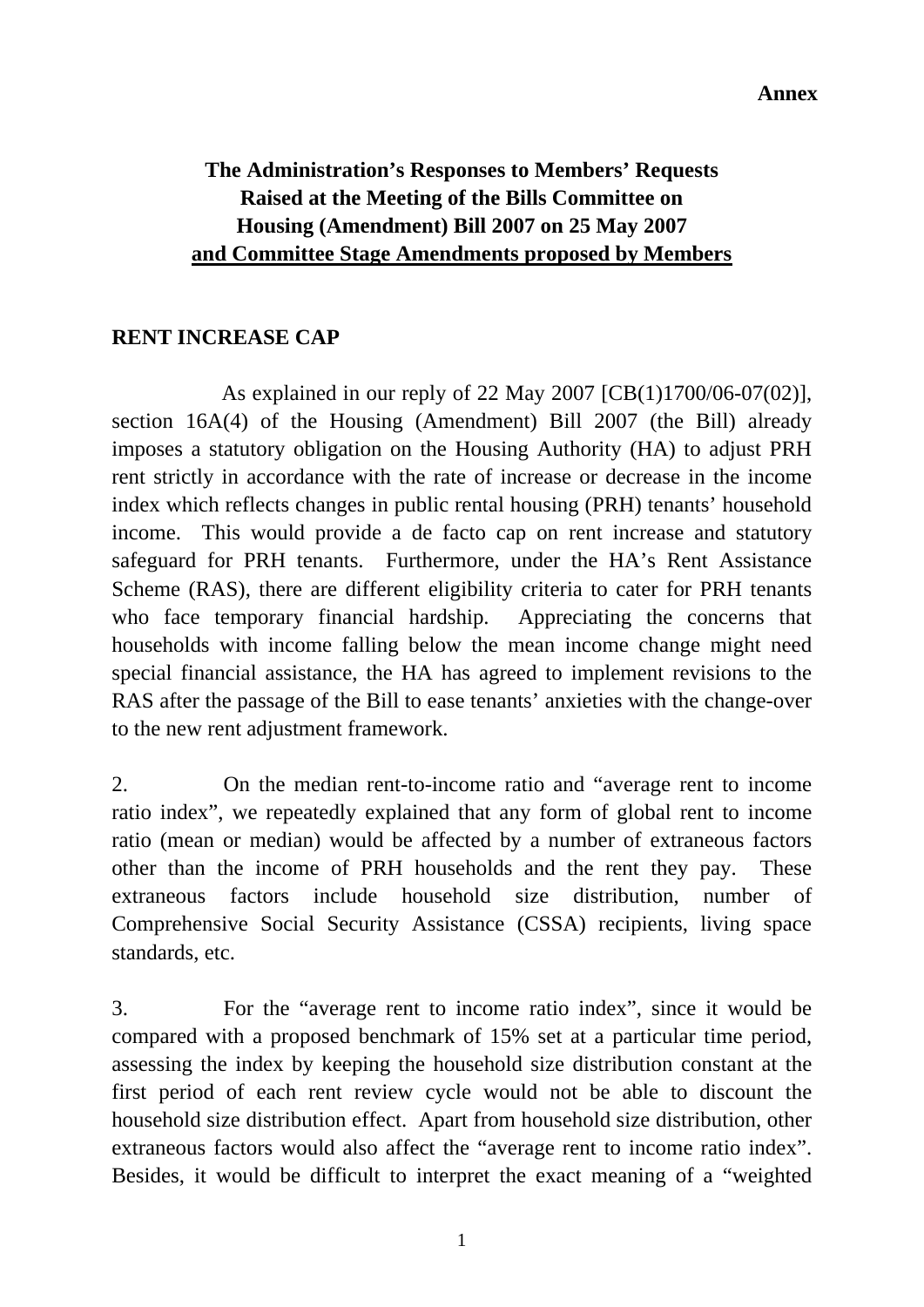average" figure of rent to income ratio and justify the use of such figure to set a rent level cap.

#### **RENT REVIEW CYCLE**

4. Some Members suggested a rent review cycle of three years. The HA has indeed carefully considered the issue of how frequent PRH rent should be reviewed. It is concerned that the cumulative effects of the changes in the income index, which would be used for rent adjustments, over a relatively longer period, say three years, may result in a larger degree of rent adjustments to which tenants may find it more difficult to adapt. On balance, a shorter rent review cycle of two years is a better choice as it would help achieve a more moderate rent adjustment in every review and allow the HA to react more quickly to changes in socio-economic circumstances.

## **COMPUTATION OF INCOME INDEX**

5. A Member suggested using monthly household income data of PRH households with the lowest 30% to 50% of household income to compute the income index. We are concerned about the representativeness of the index so computed. As explained in our reply of 24 April 2007 [CB(1)1455/06- 07(01)], the compilation methodology of the income index would already effectively minimize the potential distortion brought about by tenants with extreme income profile. In calculating the income index, we would exclude additional rent-paying households and households with outlying income levels (estimated to be the top 1% household income in each household size group based on the current profile of PRH tenants' household income). CSSA households would be excluded from the coverage since their "income" is effectively social security allowance and changes in the CSSA amount might not be in line with changes in normal income received by other tenants.